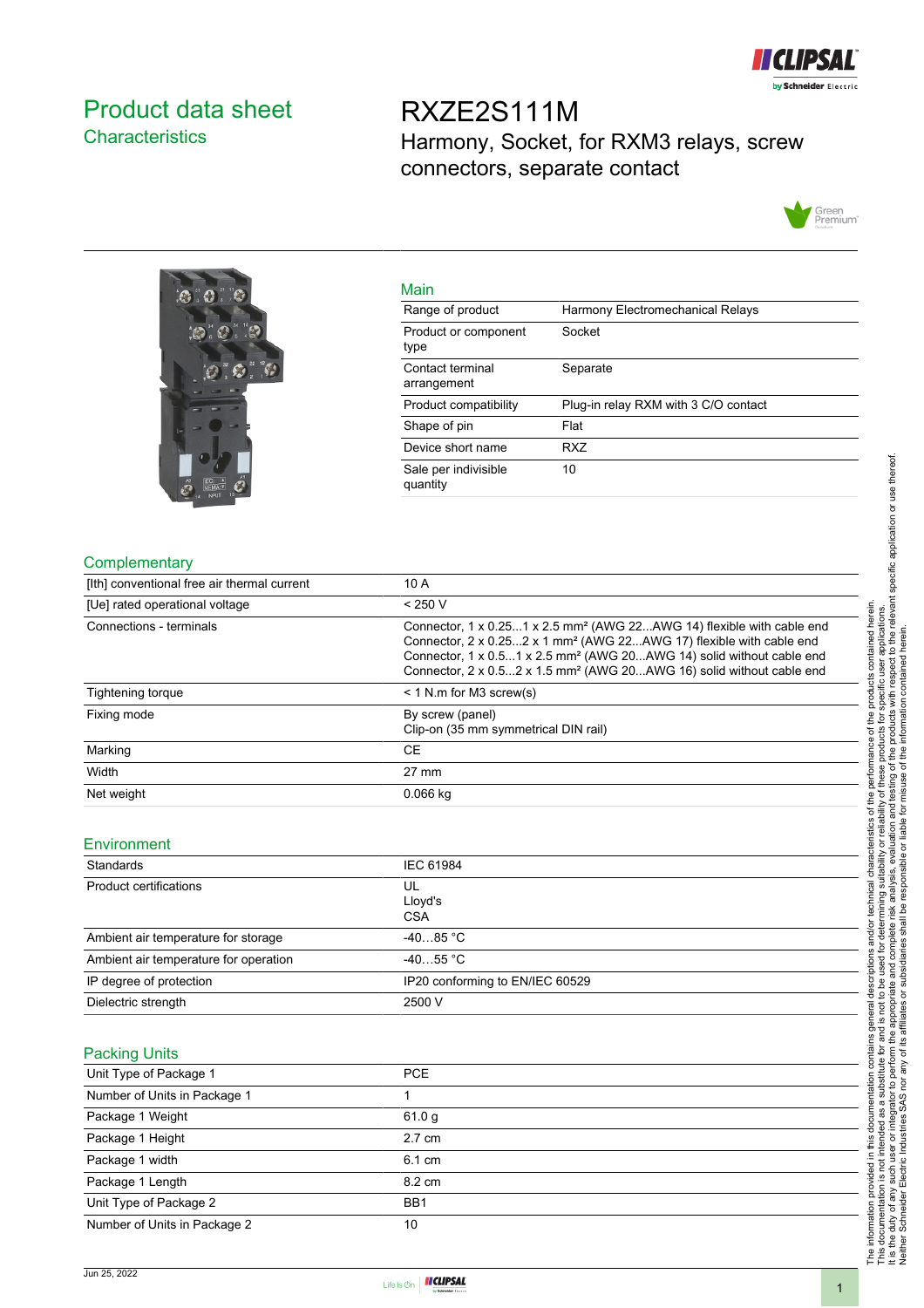| Package 2 Weight             | 624.0 g    |
|------------------------------|------------|
| Package 2 Height             | 11.6 cm    |
| Package 2 width              | 6.8 cm     |
| Package 2 Length             | 14 cm      |
| Unit Type of Package 3       | P06        |
| Number of Units in Package 3 | 1920       |
| Package 3 Weight             | 133.668 kg |
| Package 3 Height             | 77 cm      |
| Package 3 width              | 80 cm      |
| Package 3 Length             | 60 cm      |

### Offer Sustainability

| Sustainable offer status        | Green Premium product                                                                                                          |
|---------------------------------|--------------------------------------------------------------------------------------------------------------------------------|
| <b>REACh Regulation</b>         | <b>E</b> <sup><i>R</i></sup> REACh Declaration                                                                                 |
| REACh free of SVHC              | Yes                                                                                                                            |
| <b>EU RoHS Directive</b>        | Pro-active compliance (Product out of EU RoHS legal scope) EPEU RoHS<br><b>Declaration</b>                                     |
| Toxic heavy metal free          | Yes                                                                                                                            |
| Mercury free                    | Yes                                                                                                                            |
| RoHS exemption information      | dor <sub>Yes</sub>                                                                                                             |
| China RoHS Regulation           | China RoHS Declaration                                                                                                         |
| <b>Environmental Disclosure</b> | Product Environmental Profile                                                                                                  |
| <b>WEEE</b>                     | The product must be disposed on European Union markets following specific<br>waste collection and never end up in rubbish bins |

# Contractual warranty<br>Warranty

18 months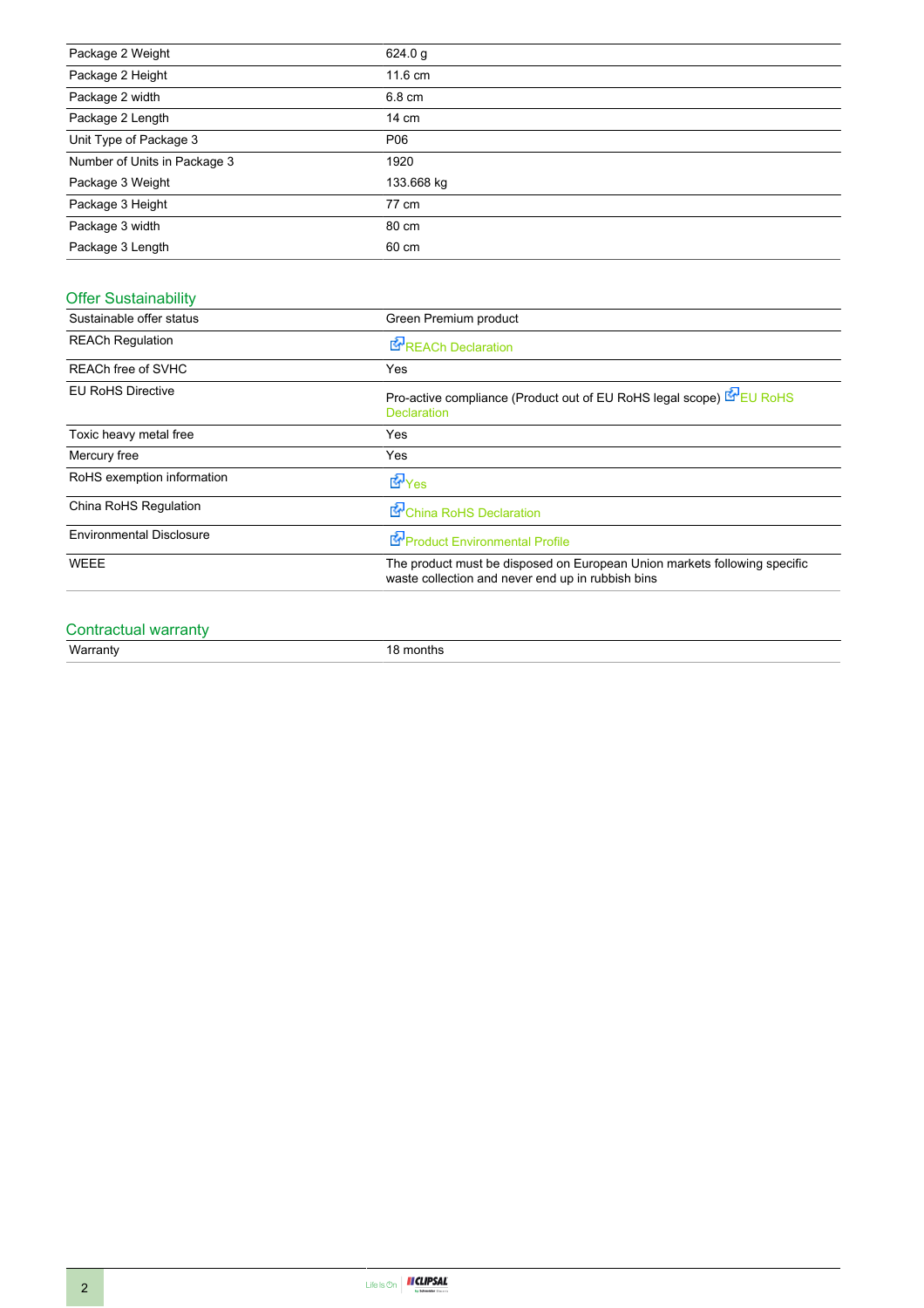### Product data sheet Dimensions Drawings

# RXZE2S111M

### Dimensions



- (1) Relays
- (2) Protection module
- (3) Maintaining clamp
- (4) 2 elongated holes Ø 3.5 mm x 6.5 mm / Ø 0.13 in. x 0.25 in.
- (5) 2 bus jumpers